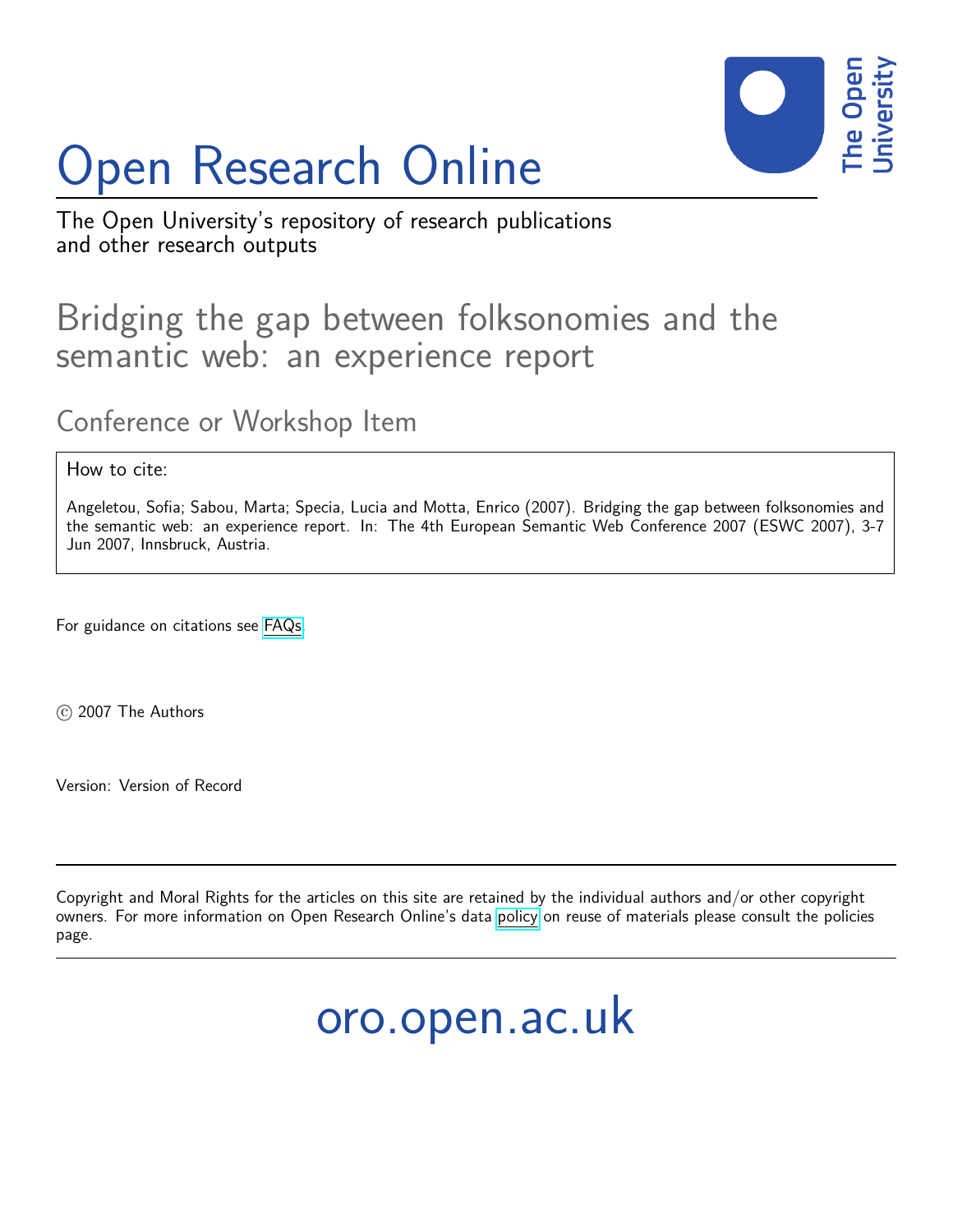#### Bridging the Gap Between Folksonomies and the Semantic Web: An Experience Report

Sofia Angeletou<sup>1</sup>, Marta Sabou<sup>1</sup>, Lucia Specia<sup>2</sup>, and Enrico Motta<sup>1</sup>

<sup>1</sup> Knowledge Media Institute (KMi) The Open University, Milton Keynes, United Kingdom {S.Angeletou, R.M.Sabou, E.Motta}@open.ac.uk <sup>2</sup> Instituto de Ciências Matemáticas e de Computação Universidade de S˜ao Paulo, S˜ao Carlos, Brazil lspecia@icmc.usp.br

Abstract. While folksonomies allow tagging of similar resources with a variety of tags, their content retrieval mechanisms are severely hampered by being agnostic to the relations that exist between these tags. To overcome this limitation, several methods have been proposed to find groups of implicitly inter-related tags. We believe that content retrieval can be further improved by making the relations between tags explicit. In this paper we propose the semantic enrichment of folksonomy tags with explicit relations by harvesting the Semantic Web, i.e., dynamically selecting and combining relevant bits of knowledge from online ontologies. Our experimental results show that, while semantic enrichment needs to be aware of the particular characteristics of folksonomies and the Semantic Web, it is beneficial for both.

#### 1 Introduction

Folksonomies [13] are typical Web2.0 systems that allow users to upload, tag and share content such as pictures, bookmarks etc. One of their distinctive features is that they are open, uncontrolled systems where users can annotate resources with different tags depending on their social or cultural backgrounds, expertise and perception of the world [2, 3, 9, 14]. For example, a zoologist can tag a photograph of a lion with {felidae, pantherinae, mammal}, while a non-zoology expert can use {lion, king, animal, jungle} for the same purpose. This freedom of tagging largely contributed to the success of folksonomies: users need neither to have prior knowledge or specific skills to use the system [5, 15], nor need to rely on a priori agreed structure or shared vocabulary.

Unfortunately, the simplistic tag-based search used by folksonomies is agnostic to the way tags relate to each other although they annotate the same or similar resources. For example, a search for {mammal} ignores all resources that have not been tagged with this specific word, even if they are tagged with related concepts such as {lion, cow, cat}. As a result, content retrieval activities such as searching, subscription and exploration are limited [2], they provide low-recall and hardly lend themselves to query-refinement [11]. Therefore, to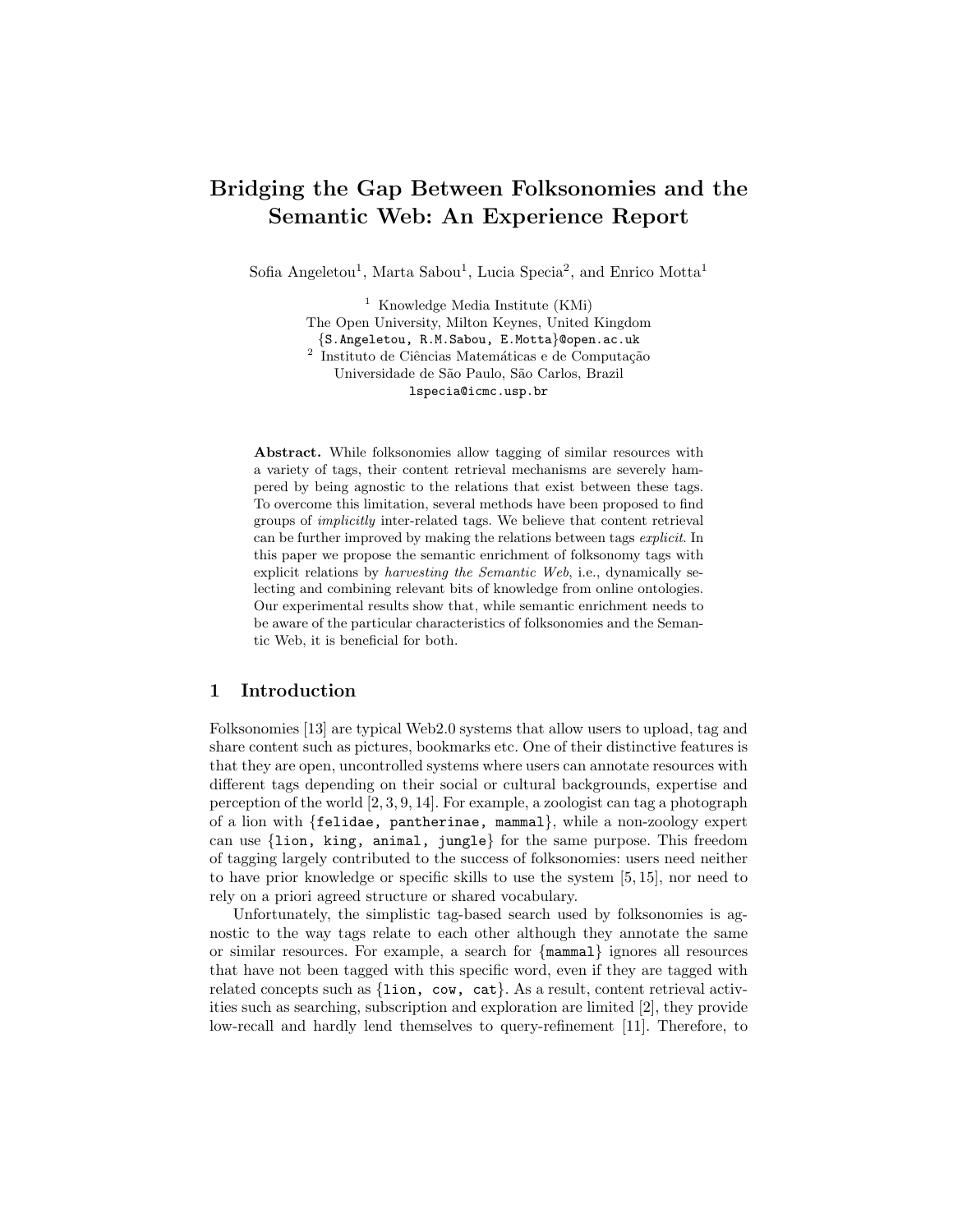obtain satisfactory results, a searcher needs to build multiple complex queries to cover all the possible tags that could have been used by taggers [3, 9, 14]. As searchers rely on their own view about what inter-related tags best describe the resource they are looking for, it follows that content retrieval could be enhanced if folksonomies were aware of the relations between their tags.

Following this intuition, a variety of approaches have been proposed to identify inter-related tags. The existing work considers tag co-occurrence for the organisation of related tags into clusters. For example, [11] uses a subsumptionbased model, derived from the co-occurrence of tags, to find groups or related tags. [2] organises the tag space as an undirected graph, representing co-occurring tags as vertices, weighting the edges between them according to their co-occurrence frequency, and applying a spectral clustering algorithm to refine the resulting groups. [15] uses a probabilistic model to generate groups of semantically related tags based on the co-occurrence of tags, resources, and users. These are represented as a multi-dimensional vector, where each dimension refers to a category of knowledge. Both the number of dimensions and the relation values of entities to each dimension are determined using log-likelihood estimates. [7] uses co-occurrence information to build graphs relating tags with users and tags with resources, and applies techniques of network analysis to discover sets of clusters of semantically related tags. [12] groups tags according to their co-occurrence using a clustering algorithm similar to clustering by committee [8]. Finally, most of the folksonomies provide funtionalities to derive "clusters" and "related tags", which apparently also rely on co-occurrence information and clustering techniques.

All the approaches, except from [12], focus on finding groups of related tags rather than identifying the semantics of those relations. In this work the authors envisaged tag space enrichment with semantic relations by exploring online ontologies. Their preliminary experiments on Flickr and Del.icio.us data confirmed that this is a promising strategy. Indeed, the recent growth of the Semantic Web has resulted in an increased amount of online available semantic data and has led to the first search engine to exploit this data, Swoogle [6]. These facts made it possible to build applications that harvest the Semantic Web (i.e., dynamically select, combine and exploit online knowledge) to successfully solve a variety of tasks, such as query disambiguation [4] and ontology matching [10].

Applying this novel paradigm to folksonomies would make them explicitly aware of the inherent semantic relations between their tags. For example, subsumption relations such as the ones depicted in Fig. 1 could be derived between the tags of the cluster {lion, animal, mammal, feline, tiger} by combining information from different online ontologies. The knowledge that Lions and Tigers are kind of Mammals would expand the potential of folksonomies. Users could make generic queries such as "Return all mammals" and obtain all the resources tagged with lion or tiger even if they are not explicitly tagged with mammal .



Tags.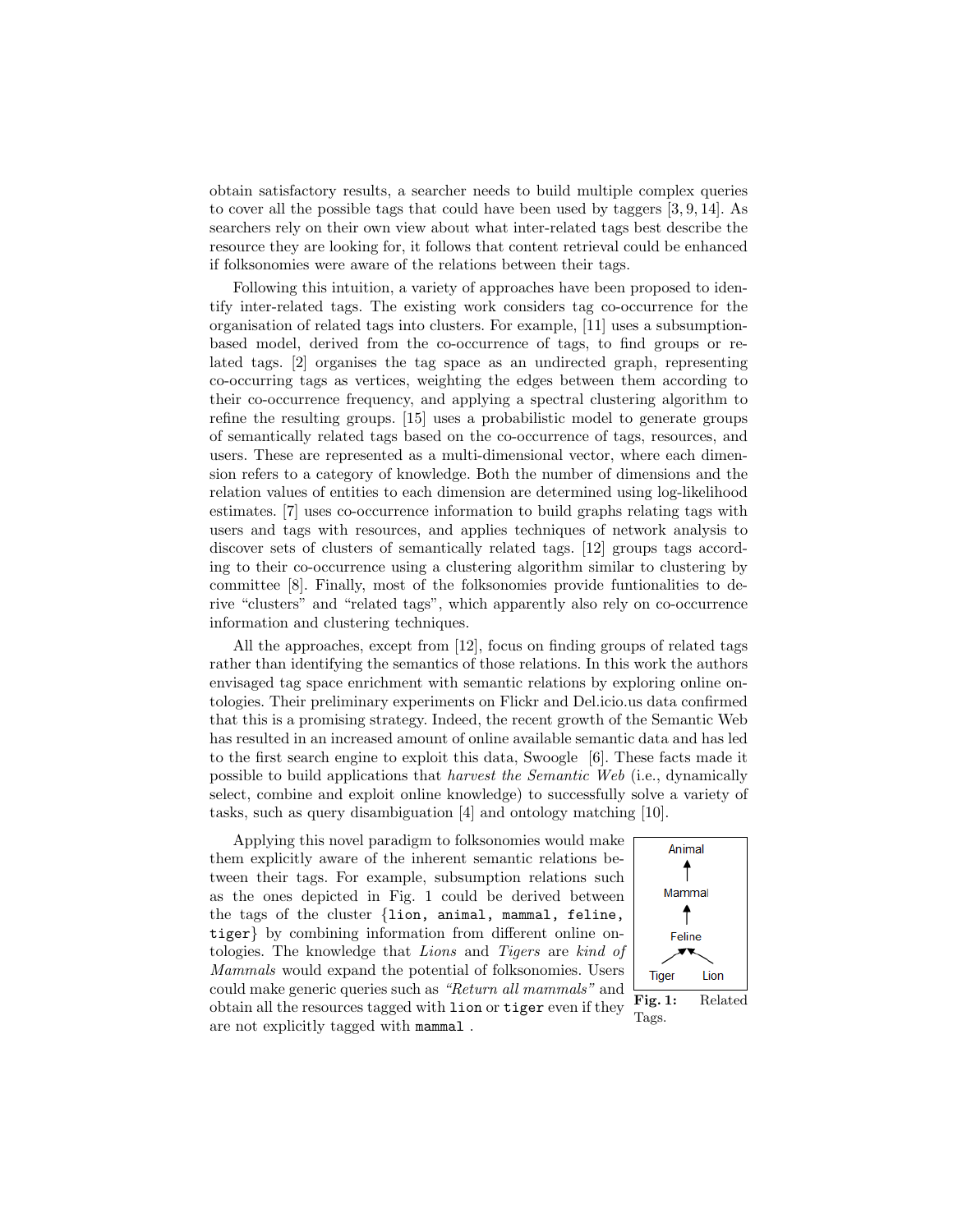While previous work has experimentally shown that harvesting online knowledge yields good results when applied to ontologies [10], the folksonomy tag enrichment algorithm proposed in [12] was not fully automated. Therefore, an important research question is: Can we enrich folksonomies by automatically harvesting the Semantic Web? In particular, we are interested in finding out: What are the major characteristics of the Semantic Web and folksonomies that need to be taken into account to perform such enrichment? And if this enrichment is possible: What are its benefits? To answer these questions, we propose a method to enrich the tag space of folksonomies which assumes the existence of previously defined groups of potentially related tags (these can be obtained by any of the above mentioned techniques) and which is entirely focused on the exploitation of the Semantic Web (Section 2). This approach is automated by using the algorithm described in [10]. We present and discuss our experimental results which give an insight in the major characteristics of the Semantic Web and folksonomies that need to be considered when performing such enrichment (Section 3). We conclude and point out future work in Section 4.

#### 2 Semantic Enrichment of Folksonomy Tag Space

In this section we describe our approach for semantically enriching the folksonomic tag spaces. Our method is based on [12], which describes a hybrid approach that combines harvesting the Semantic Web with using other Web resources such as Wikipedia and Google. As the goal of our work is to understand the potential and limitations of the Semantic Web when used to semantically enrich folksonomies, we have modified their algorithm so that it only relies on online ontologies. Our algorithm, presented next, takes as input a cluster of implicitly related tags and returns 1) a knowledge structure obtained by making explicit the semantic relations among them and 2) a set of tags which could not be semantically related to any other tag in their cluster or were not covered by the Semantic Web.

#### 2.1 Semantic Enrichment Method

The semantic enrichment of each cluster is depicted in Fig. 2 and consists of two phases: Phase 1, concept definition for each tag (i.e., linking tags to ontology concepts) and Phase 2, relation discovery between all the possible pairs of tags.



Fig. 2. Semantic Enrichment Method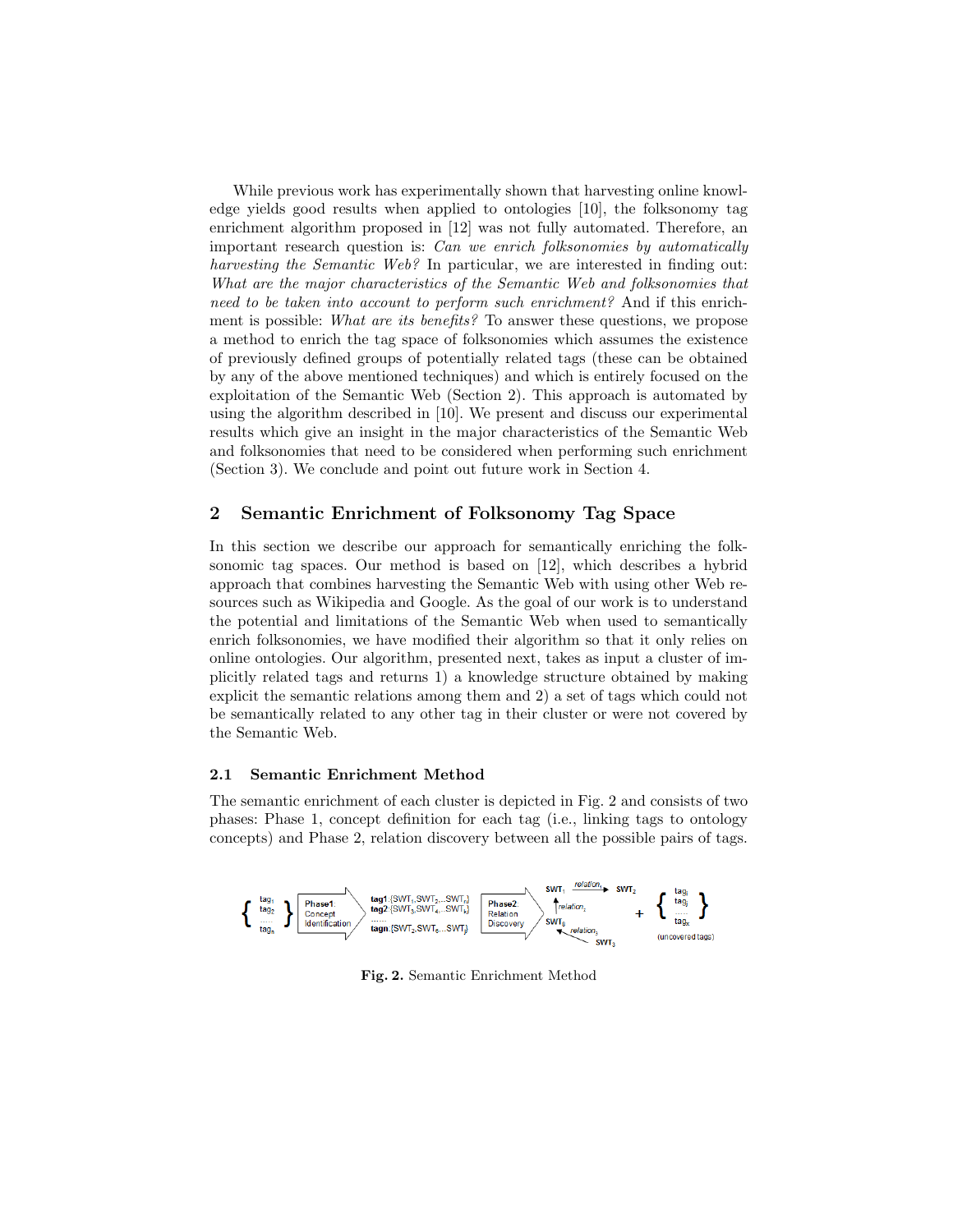**Phase 1. Concept Identification:** The first step *explicitly defines the mean*ing of each tag by extracting all Semantic Web Terms (SWT) whose label or localname matches the tag. The matching between the tag and the SWT can be achieved using anchoring techniques ranging from strict to flexible string matching as described in [10].

Using the Semantic Web for extracting concepts is proposed in the work of [4] as a first step to query disambiguation. The authors search for candidate senses in online ontologies and then perform disambiguation based on the semantic similarity of the retrieved senses (e.g., bass can refer to either a fish or musical notes depending on the context in which it is used). While we use the same technique for SWT identification we do not explicitly disambiguate between them. In our case, disambiguation is a side effect of relation discovery (Phase 2).

The disambiguation of the tag sense (i.e., finding the right concept for a tag given its context) is approached differently in [12]. The authors rely on the heuristic that if pairs of tags from a cluster appear in the same ontology, then this leads to an implicit disambiguation (i.e., searching for apple and fruit leads to ontologies about fruits, while when searching for apple and computer they identify ontologies about computers). While this intuition holds in the case of domain-specific ontologies, it is problematic when the tags appear in broad, cross-domain ontologies such as WordNet<sup>3</sup> or TAP<sup>4</sup>. Also, by considering only ontologies that contain both tags, this approach potentially misses important information that might be declared in ontologies defining only one of the tags. This information can prove to be useful when combined with information from other ontologies. For example, an ontology containing Apple and Mac, can be combined with information from another ontology containing information about Mac and Computer. For these reasons, we retrieve all the potential SWTs for each tag and discover relations between them in Phase 2.

Phase 2. Relation Discovery: This step identifies explicit semantic relations among all the pairs of SWTs (T1 and T2) discovered in the previous phase:

- Subsumption Relations: when one of the two SWTs is a subclass of the other, T1 subClassOf T2. This relation can be either declared in an ontology or derived by different levels of inference (no inference, basic transitivity, Description Logics reasoning). An example of inferred relation is: if T1 subClassOf T2 and T2 subClassOf T3 then T1 subClassOf T3.
- Disjointness Relations: when T1 and T2 are disjoint, T1 disjointWith T2. Again this relation can be declared or inferred. We use the algorithm described in Section 2.2 to discover disjointness and subsumption relations.
- Generic Relations: when a generic relation holds between the two SWTs, e.g., Property1 hasDomain T1 and Property1 hasRange T2 or inversely.
- Sibling Relations: when the two SWTs share a common ancestor, which can be either a direct or an indirect parent. Note that our definition covers the three sibling definitions described in [12].

 $^3$  http://wordnet.princeton.edu/

 $^4$  http://tap.stanford.edu/data/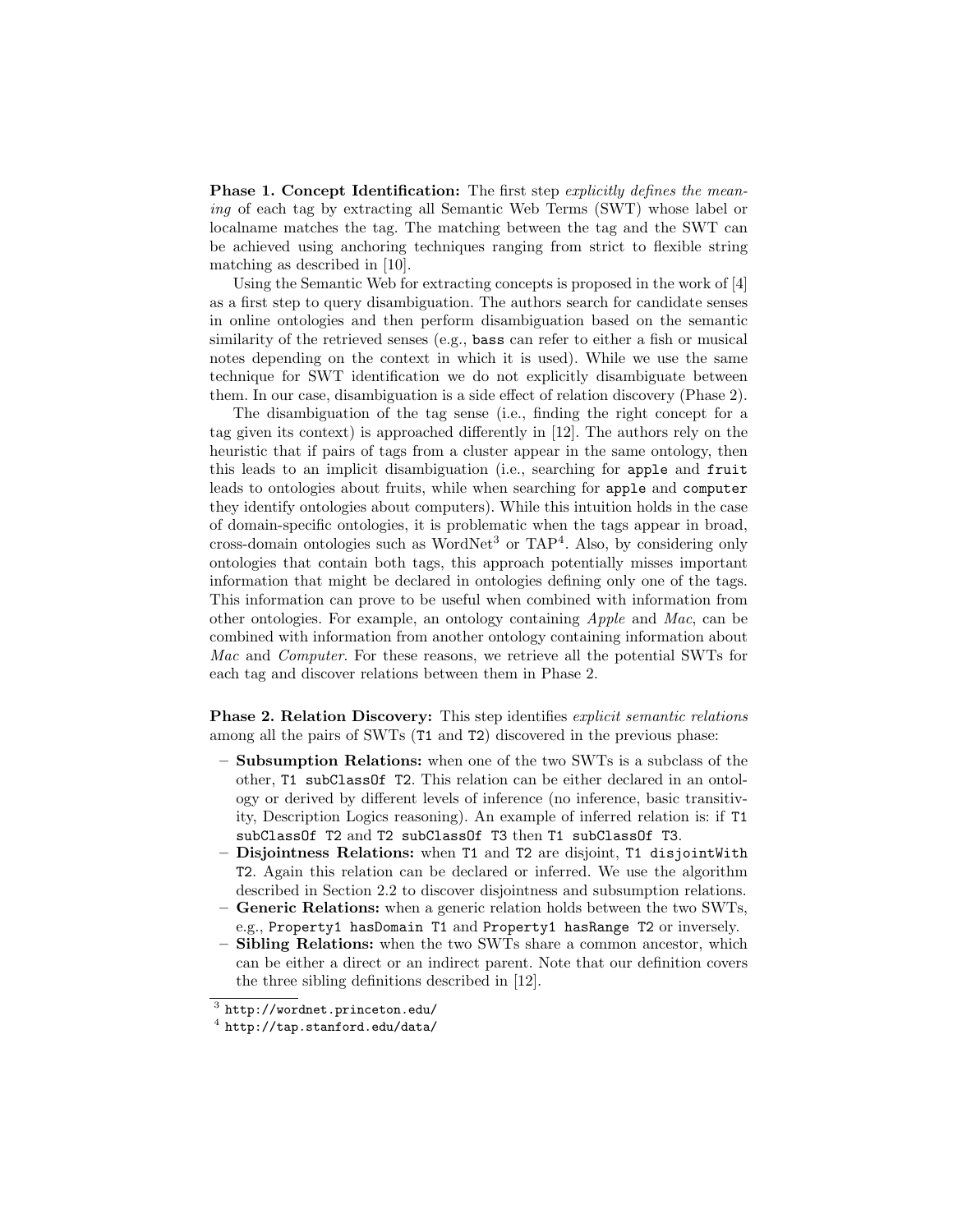– Instance Of Relations: such as T1 instanceOf T2 or inversely. Unlike the previous relations, this relation is not considered by [12].

The identification of these relations can be made in two ways. First, a relation between SWT's might be declared within a single ontology. Second, if no single ontology mentions both SWT's, then a cross-ontology relation discovery can be performed by combining knowledge from several ontologies.

Cross-ontology relation discovery has been successfully implemented in the case of ontology matching [10]. An important issue to be considered is how to deal with potential contradictory relations, e.g., T1 subClassOf T2 and T1 disjointWith T2. This remains a future work topic.

The semantically connected tags form the knowledge structures mentioned in the beginning of Section 2.1 and the tags not linked to SWTs or not related to other tags compose the set of uncovered tags. The study of the latter is expected to provide hints about how to evolve the Semantic Web, as described in Section 3. Next we describe the current implementation of our approach which identifies only subsumption and disjointness relations found in single ontologies.

#### 2.2 Subsumption/Disjointness Discovery Based on One Ontology

The discovery of subsumption and disjointness relations between two terms within one ontology has been described and implemented on Swoogle'05 in [10]. Given two candidate concept names (A and B) as input, corresponding concepts are selected in online ontologies  $(A'$  and  $B'$ ) by using strict string based anchoring. The possible semantic relations occurring between concepts in an ontology are shown using description logic syntax, e.g.,  $A' \subseteq B'$  means that  $A'$  is a subconcept of  $\mathbb{B}^1$ . The returned relations are expressed with arrows, e.g.,  $A \stackrel{\sqsubseteq}{\longrightarrow} B$ . The steps of this strategy in detail are:

- 1. Select ontologies containing concepts A' and B' corresponding to A and B;
- 2. If no such ontology is found, then A and B do not relate;
- 3. If there are returned ontologies, for each:
	- $-$  if  $\mathbf{A}$ '  $\equiv$  B' then derive  $\mathbf{A} \stackrel{\equiv}{\longrightarrow} \mathbf{B}$ ;
	- $-$  if **A**'  $\sqsubseteq$  **B**' then derive **A**  $\stackrel{\sqsubseteq}{\longrightarrow}$  **B**;
	- $-$  if **A**'  $\supseteq$  **B**' then derive **A**  $\stackrel{\supseteq}{\longrightarrow}$  **B**;
	- $-$  if **A**'  $\perp$  **B**' then derive **A**  $\stackrel{\perp}{\longrightarrow}$  **B**;

In a simple implementation we can rely on *direct* and *declared* relations between A' and B' in the selected ontology. But for better results *indirect* and inferred relations should also be exploited. For our experiments, we used an implementation relying on basic transitivity reasoning (i.e., taking into account all parents of  $A'$  and  $B'$ ) and stopping as soon as a relation is found.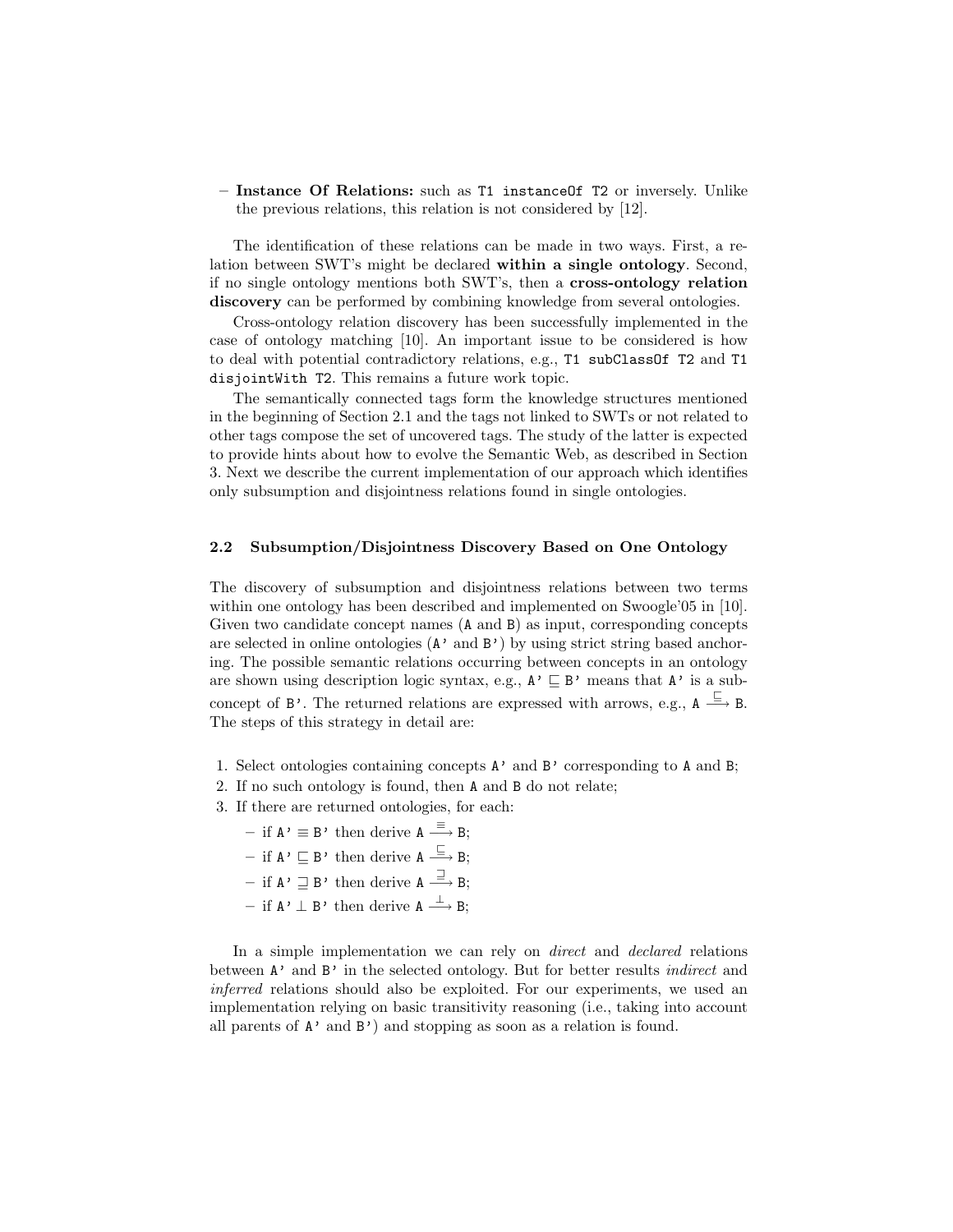#### 3 Experimental Results

The goal of our experiments is twofold. On the one hand, we wish to reveal how much of the semantic enrichment of folksonomy tags can already be automated by using the software developed in [10] which partially implements the current version of our envisioned algorithm (the part described in Section 2.2). On the other hand, we wish to understand any problematic issues so that they can be addressed in the design of the final, complete algorithm. At a higher level, these issues give an insight in how folksonomies and the Semantic Web relate. In a first experiment (Section 3.1) we applied the software developed in [10] to Flickr and Del.icio.us clusters generated by [12]. This experiment lead to valuable insights into issues that hamper the enrichment and prompted us to repeat the experiments with another set of clusters selected directly from Flickr. We discuss the second set of experiments in Section 3.2.

#### 3.1 Experiment 1

The number of results obtained by running our algorithm with the clusters generated in [12] were surprisingly low. Two major reasons explain this. First, our implementation only searches for subClassOf and disjointWith relations. Unfortunately, the majority of tags in the clusters we work with are not related by these relations but by generic relations. The second major reason is that few of the tags in the analysed clusters could be identified in ontologies in the Semantic Web. Taking a closer look to the tags that were not found we individuated the following cases:

- Novel terminology. Folksonomies are social artifacts, built by large masses of people and dynamically change to reflect the latest terminology in several domains. As such, they greatly differ from ontologies which are generaly developed by small groups of people and evolve much slower. Therefore, it is not surprising that many of the tags used in folksonomies, e.g.,  $\{a\,jax, \,css\}$ , have not yet been integrated into ontologies. Identifying frequent folksonomy tags that are missing from ontologies has a great potential for the Semantic Web as it can provide the first step towards enriching existing ontologies with these novel terms.
- Instances. When people tag resources, especially pictures, they more often tend to tag them with specific names rather than more abstract concepts. In particular, we frequently found names of people {monica, luke, stephanie}, names of places {japan, california, italy} and particular dates {august2005, aug292005}. Unfortunately, the current version of our system only works at terminological level (it deals only with concepts and not with ontology instances), so we did not identify any of these instances in the experiments. Apart from that limitation it is unlikely that instances related to people and specific dates can be reliably identified in ontologies anyway.
- Photographic jargon. Given the scope of Flickr as a photo annotation and sharing site, many of the tags that are used reflect terms used in photography,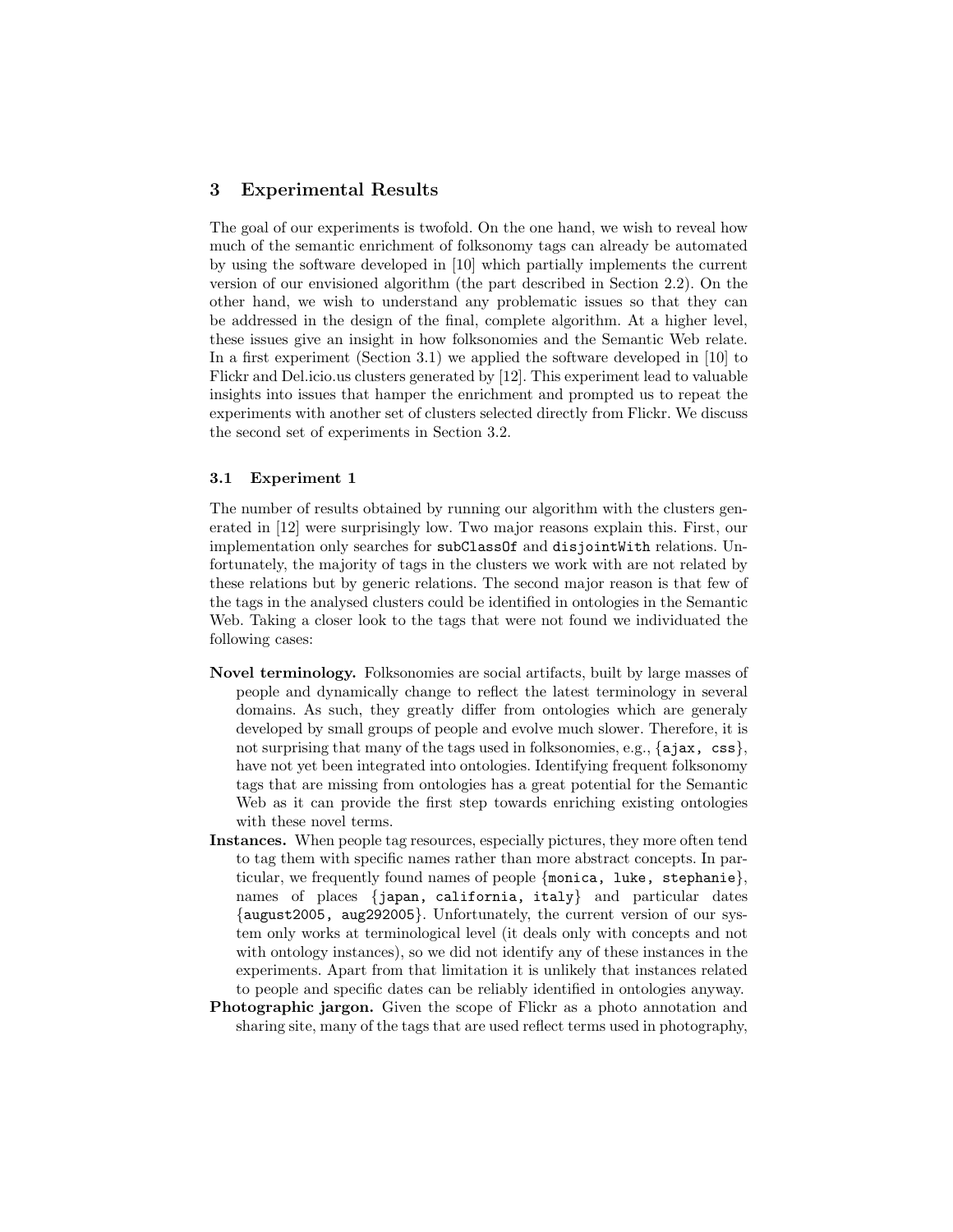such as {nikon, canon, d50, cameraphone, closeup, macro}. Unfortunately, this domain is weakly covered in the Semantic Web.

- Multilingual tags. Both Flickr and Del.icio.us (but especially Flickr) contain tags from a variety of languages and not only English. These tags are usually hard to find on the Semantic Web because the language coverage of the existing ontologies is rather low. Indeed, statistics<sup>5</sup> performed on a large collection of online ontologies (1177) in the context of the OntoSelect library indicate that 63% of these ontolgies contain English labels, while a much smaller percentage contains labels in other languages (German 13.25%, French 6.02%, Portuguese 3.61%, Spanish 3.01%).
- Concatenated tags such as {christmasornament, xmlhttprequest, librariesandlibrarians} appear frequently but obviously it is hard to identify concepts with the same spelling.

Given the very low coverage of the Semantic Web for the above mentioned categories of tags, we decided to repeat the experiments for clusters of tags that are well-covered in the Semantic Web. Also, since at this stage our system only discovers subsumption and disjoint relations, we decided that the experiments should consider significantly larger clusters than those provided by [12].

#### 3.2 Experiment 2

In the second set of experiments we relied on the lessons learnt from the first experiment to identify clusters of tags that would be more appropriate for our goal. To address the first conclusion (i.e., that clusters should be potentially well covered in the Semantic Web), we relied on the results of previous work in the context of ontology matching [10]. Follow up experiments revealed that domains related to food and animal species are well covered in the Semantic Web. Therefore, we selected a couple of tags from these domains, based on the concepts for which the most mappings were found during the matching experiments. We selected the tags: mushroom, fruit, beverage and mammal.

The next step was to identify clusters of tags related to each of these tags. As we said, we were looking for large clusters that would be more likely to accommodate subsumption relations and not just generic relations between tags. We chose the cluster generator provided by  $Flickr^6$ , since it returns much larger clusters of related tags than Del.icio.us and Technorati (moreover, since Del.icio.us and Technorati are mostly oriented towards news, business and web technologies, the clusters they provide for our tags in the food and animal domains are quite small).

The same algorithm as in Experiment 1 was then applied to these clusters. As expected, we found several relations among tags as depicted in the figures below (directed arrows represent subClassOf relations, dotted lines depict disjointWith relations). 23% of the investigated tags was discovered in

 $^5$ http://olp.dfki.de/OntoSelect/w/index.php?mode=stats

 $^6$  http://www.flickr.com/services/api/flickr.tags.getRelated.html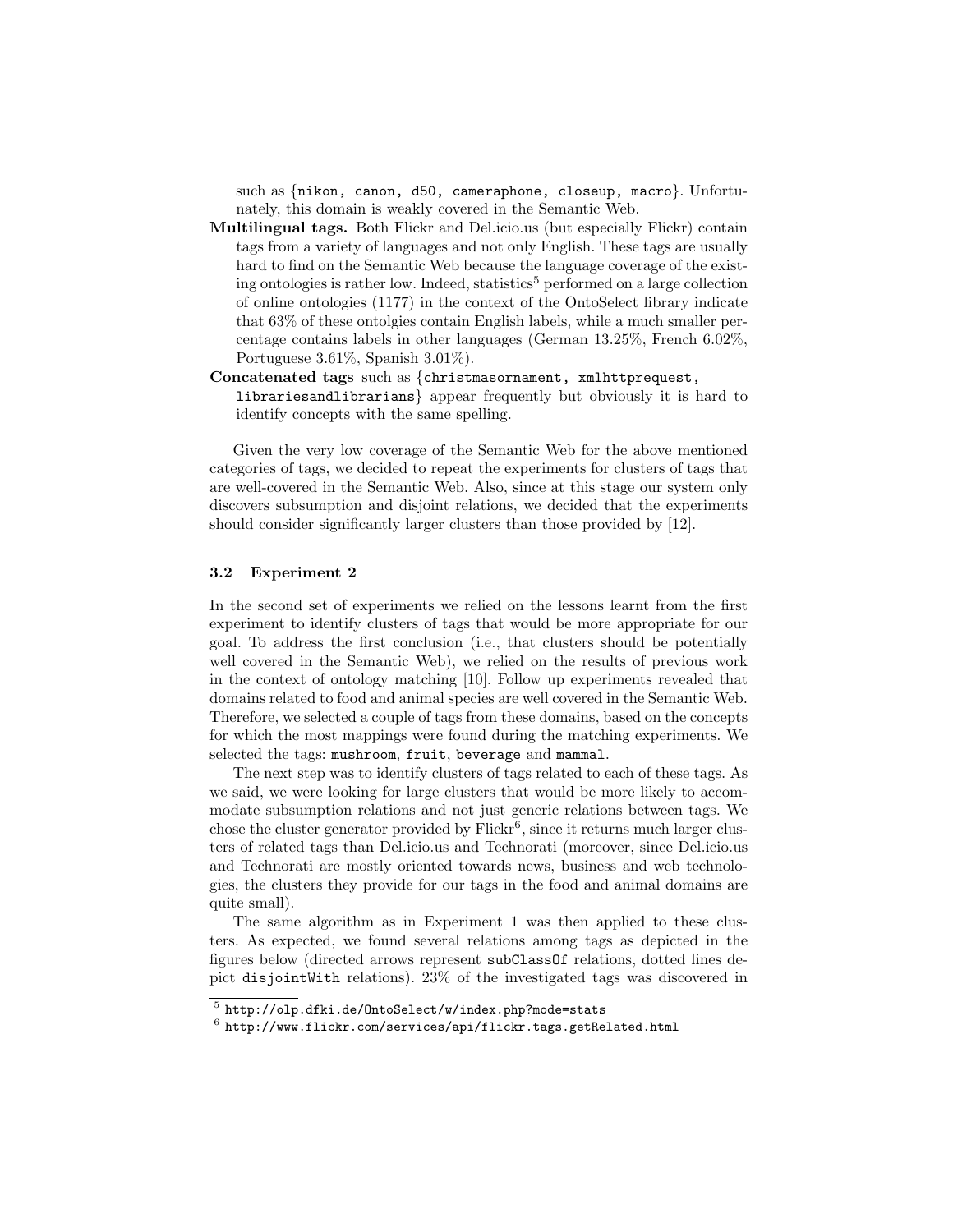ontologies. Besides the tags between which we found relations, there were also sets of tags that could not be linked with any other tag in their cluster. We analyze these tag sets and describe possible causes that led to this failure.

The case of Mushroom. The semantic relations identified among the 21% of the tags related to mushroom by using online ontologies are depicted in Fig. 3. Mushroom was identified as a kind of Fungi and a kind of Plant. Also, we have learnt that it is disjunct with Pizza, Pepper, Cheese and Tomato and so are these with each other. Mushroom also co-occurs with Soup, Rice and Onion. As expected, there is no subsumption



Fig. 3: Mushroom in the Semantic Web.

relation between these concepts and Mushroom. However, they are all subclasses of Food, as are Tomato and Cheese as well.

| Type                                               | Tags                                                                  |
|----------------------------------------------------|-----------------------------------------------------------------------|
| Not covered by the SW                              | $ \{\text{amantamuscaria},\text{toadstool},\text{flyagaric}\}\rangle$ |
|                                                    | Generic relation (location) {nature, forest, garden, grass, moss}     |
| Generic relation (seasons) {{autumn, fall, herfst} |                                                                       |
| Generic relation (usage)                           | $\{\text{cooking}, \text{ dinner}, \text{pasta}, \text{ lunch}\}\$    |
| $ _\text{Colors} $                                 | $\{green, white, yellow\}$                                            |
| Photo jargon                                       | {macro, nikon, closeup}                                               |

Table 1. mushroom related tags that could not be connected semantically

Table 1 shows some of the tags in the cluster of mushroom that could not be related semantically to any other tag, grouped according to the reason why they could not be linked. These are:

- Tags that are not covered by the Semantic Web. These tags refer to kinds of mushrooms or scientific names that are not described in the Semantic Web. Generally, our experience is that currently very few online ontologies cover scientific labels.
- Tags generically related to mushroom. The next three sets of tags are related to mushroom through other generic relations than subsumption or disjunction and describe locations, time and potential ways to use mushrooms.
- Tags about colors. This set of tags is not surprising reflecting the fact that we retrieved the tag clusters from a photo-sharing system where users add color names to describe the image content of their photos. Note, however, that these colors might be meant to describe the rest of the tags associated to a resource, e.g., {green pepper, white mushroom, yellow cheese}. Unfortunately, because the creation of compound tags such as these is not well handled by folksonomies, users have to add each tag separately, thus loosing the relationship between them.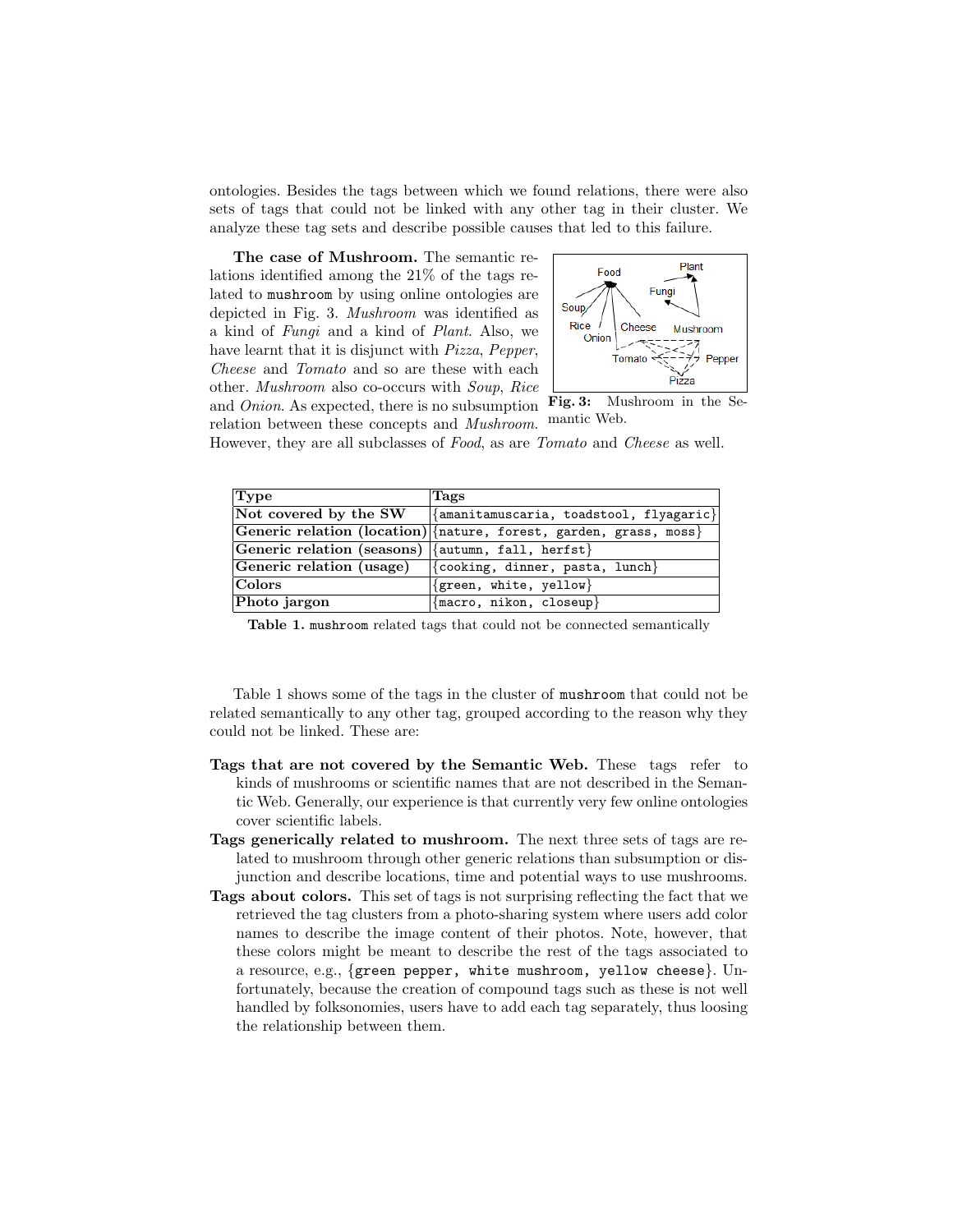Photo jargon. The remaining group of tags are Flickr related tags, as we discussed in Experiment 1, and are not covered in the Semantic Web. Also, given the fact that they describe the photographs rather than their content, even if they were covered it is quite unlikely that they could be related to mushrooms or any other tag describing image content.

The case of Fruit We obtained interesting results for the cluster of fruit (Fig. 4) and the highest percentage of related tags, 29%. As fruits are wellcovered by the Semantic Web, the generated semantic structure contains much more information than a single relation between the tags of the cluster. For example the multiple relations that exist between Fruit and Vegetable, and how this affects their common subclass, Tomato. In a biological context, a tomato is indeed the fruit of a tomato plant, however, normally one would classify tomatoes as types of vegetables. While such different views can co-exist, the fact that Fruit and Vegetable are disjoint makes this bit of knowledge inconsistent. Therefore, once such structures are derived from multiple ontologies, their consistency should be verified.

Also, according to online ontologies, Fruit is disjoint with Dessert. The validity of this statement depends on the point of view we adopt: some would argue that fruits are desserts, while others might consider desserts generally inappropriate catogorisation for fruits. Finally Strawberry and Watermelon were also found as subclasses of Fruit, but declaring them as subclasses of Berry and Melon, respectively, automatically infers they are also subclasses of Fruit.



Fig. 4. Fruit in the Semantic Web

The tags that could not be connected to Fruit fall into five categories (see Table 2), two of which are related to colors and photo jargons, as discussed before. A new set of interesting tags describes attributes generally related to fruits: {juicy, yummy, delicious, fresh, sweet}. Unfortunately, most concepts in ontologies model nouns. Attributes are often modeled as properties (geneneric relations). Finally, the other two sets of interesting tags refer to fruit cultivation methods and possibly best seasons for consumption of specific fruits, which again share generic relations with fruits, currently not in the scope of our software.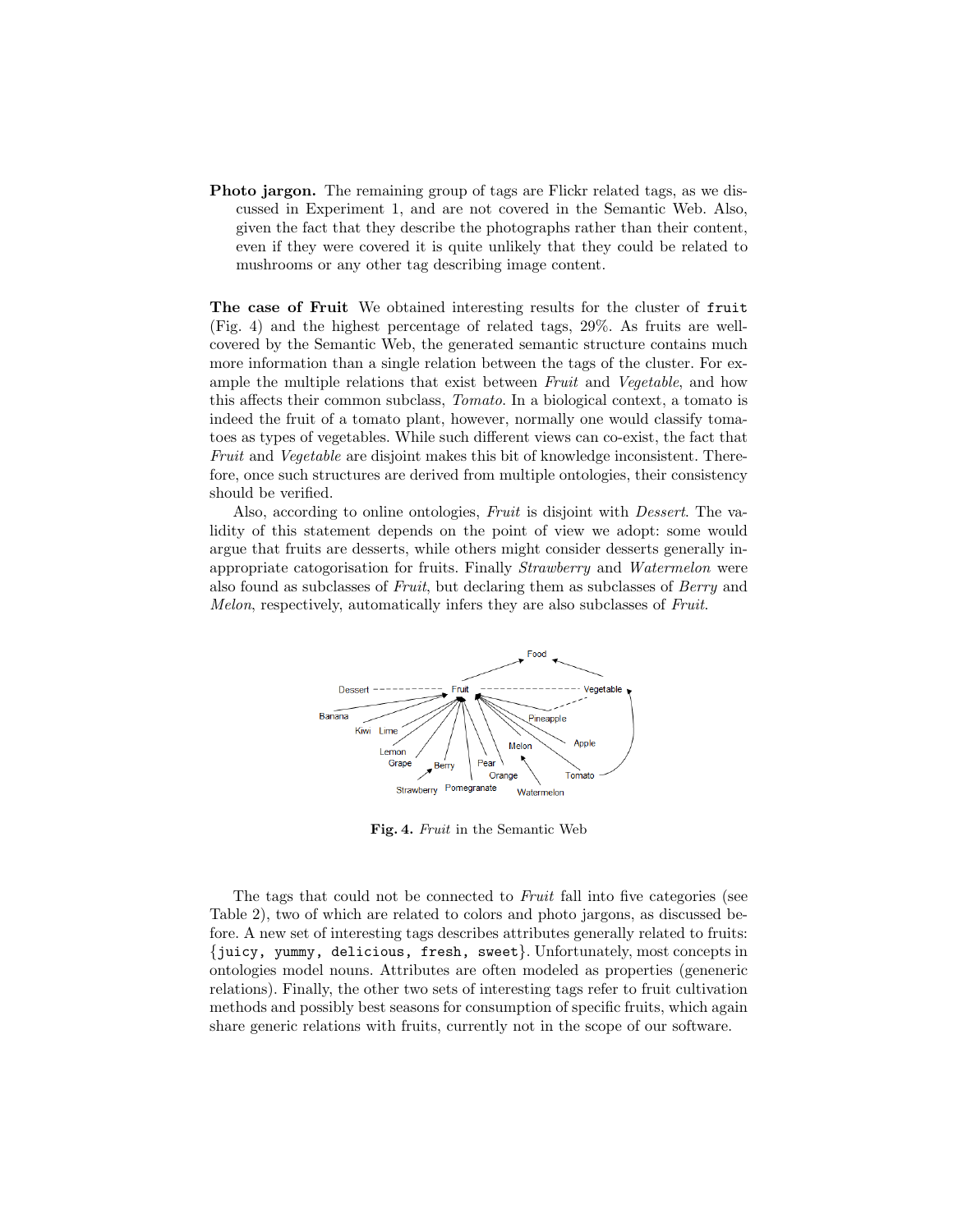| $ {\rm Type}$              | Tags                                                                         |
|----------------------------|------------------------------------------------------------------------------|
| Attributes                 | $ \{juicy, yummy, delicious, fresh, sweet\} $                                |
|                            | Generic relation (cultivation) { tree, nature, plant, seeds, leaves }        |
| Generic relation (seasons) | $ \{\text{summer}, \text{ autumn}, \text{ fall}, \text{red}, \text{pink}\} $ |
| $  \text{Colors}  $        | $ \{\text{brown}, \text{green}, \text{white}, \text{red}, \text{pink}\} $    |
| Photo jargon               | $\{\text{closeup}, \text{macro}, \text{ canon}\}$                            |

Table 2. fruit related tags that could not be connected semantically

The case of Beverage. Beverage is the least covered tag with 18% of its related tags found to be connected in the Semantic Web. The knowledge structure that emerged from the semantic enrichment of the cluster related to beverage is shown in Fig. 5. As in the case of fruit, the cluster for beverage contains many concepts that were more specific than Beverage. Accordingly, these were identified to be in a sub- Fig. 5: Beverage in the Semansumption relation with *Beverage* by our system. tic Web.



The two most interesting cases are of *White* being a subclass of *Beer* (white beer as a type of beer) and Water not being connected to Liquid. Water, though, was found to be related with *Fluid* which doesn't belong to the related tags of beverage. The tags that could not be related fall under the types of categories that we have already discussed in the previous cases and are presented in Table 3.

| Type                         | Tags                                                                     |
|------------------------------|--------------------------------------------------------------------------|
| Not covered by the SW        | ${energy\_drink, soda, martini, latte}$                                  |
| Generic relation (container) | $\{strav, mug, can, bottle, glass, cup\}$                                |
|                              | Generic relation (event/place) {breakfast, restaurant, party, starbucks} |
| Generic relation(ingredient) | $\{\text{lemma}, \text{ fruit}, \text{ cream}, \text{orange}\}\$         |
| <b>Attributes</b>            | $\{hot, delicious, refreshing\}$                                         |
| Colors                       | $\{brown, black, orange, green, red, pink\}$                             |
| Photo jargon                 | ${closeup, macro, canon}$                                                |

Table 3. beverage related tags that could not be connected semantically

Some types of beverages are not covered by the Semantic Web. It is interesting to note here that latte is not just an English word for a type of coffee, but also Italian for milk. The fact that it is not covered can be a side-effect of the low level of multilinguality in online ontologies, as we discussed in Experiment 1. Additionally, certain tags could be related to Beverage by generic relations, but these are not discovered by the current version of our system. These tags express types of containers, events and locations where beverages are served, as well as the ingredients of drinks. It is worth noticing that orange could belong both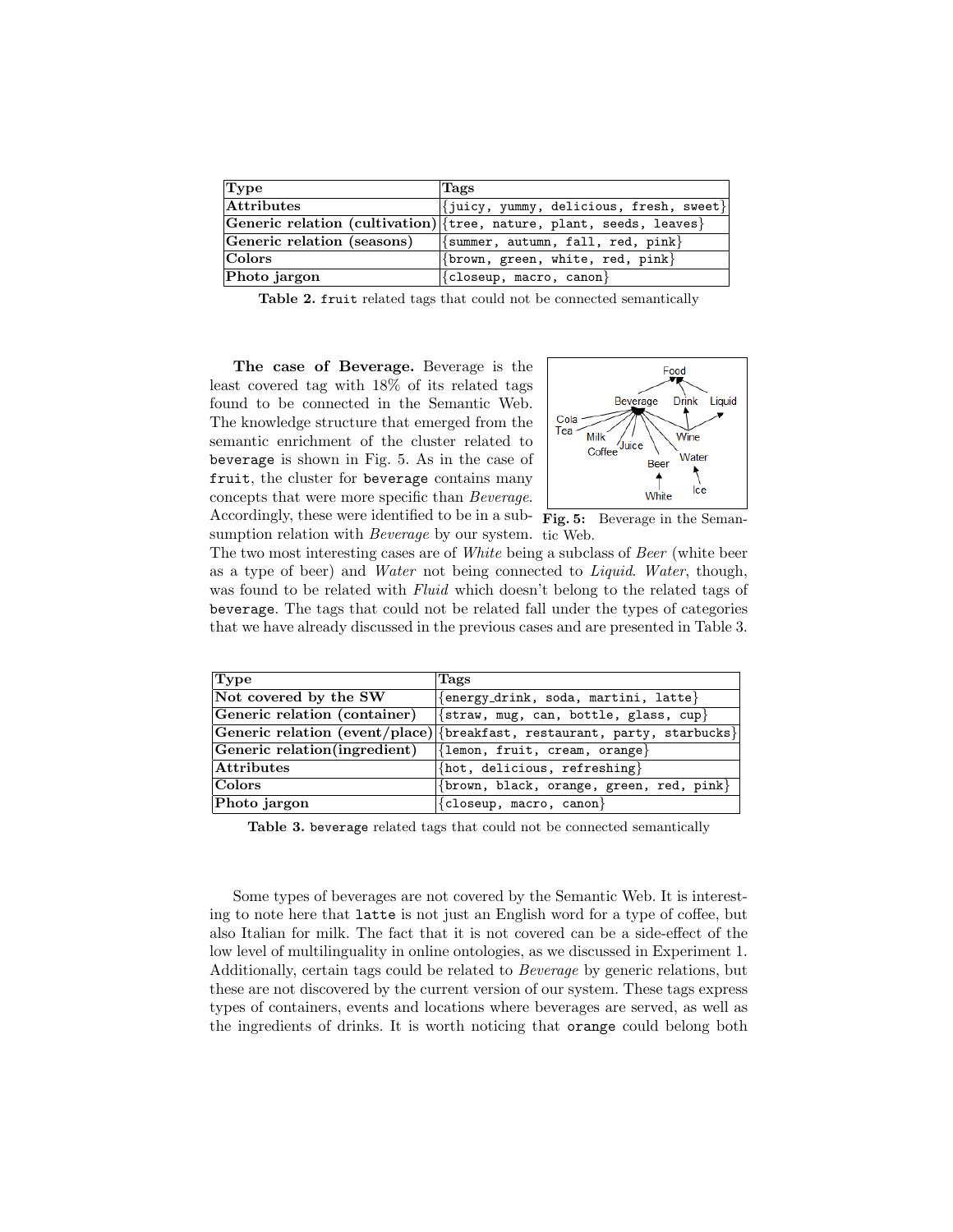to the categories representing colors and ingredients. The final set of tags that could not be related refer to attributes which, as discussed before, have generally a weak coverage on the Semantic Web.

The case of Mammal The last tag that was investigated is mammal. Relations for the 25% of its tags were found in the Semantic Web. Fig. 6 shows the structure derived from its cluster. It is interesting to observe that the subclasses of *Mammal* do not represent the same level of abstraction. We note many common names of animals like Horse, Monkey, Rabbit, but also two subclasses of higher abstraction, Rodent and Feline. This is another evidence that users annotate their content with a variable level of generality: although *Squirrel* and Rabbit appear in the graph as subclasses of Mammal, their superclass, Rodent, appears as well. This confirms the hypothesis put forward by [3] according to which different users will settle at different "basic levels" depending on their level of expertise.



Fig. 6. Mammal in the Semantic Web

The tags that could not be related are displayed in Table 4. Most of these categories have been discussed previously, along with a set of tags that could have been related by generic relations indicating the location or habitat of mammals. Two tags were found to describe the state of the mammal when it was shot {eating, sleeping}. Finally, an interesting set of tags depicts body parts which should be related to mammals through a part-of relation.

Finally, it is worth pointing out that in all of the above here cases we identified certain tags, which were also found in Experiment 1, describing the places shown in the images, such as barcelona, japan, or the interests of the users, such as ilovenature, stilllife (we found 84.077 pictures annotated with ilovenature and 39.320 with stilllife).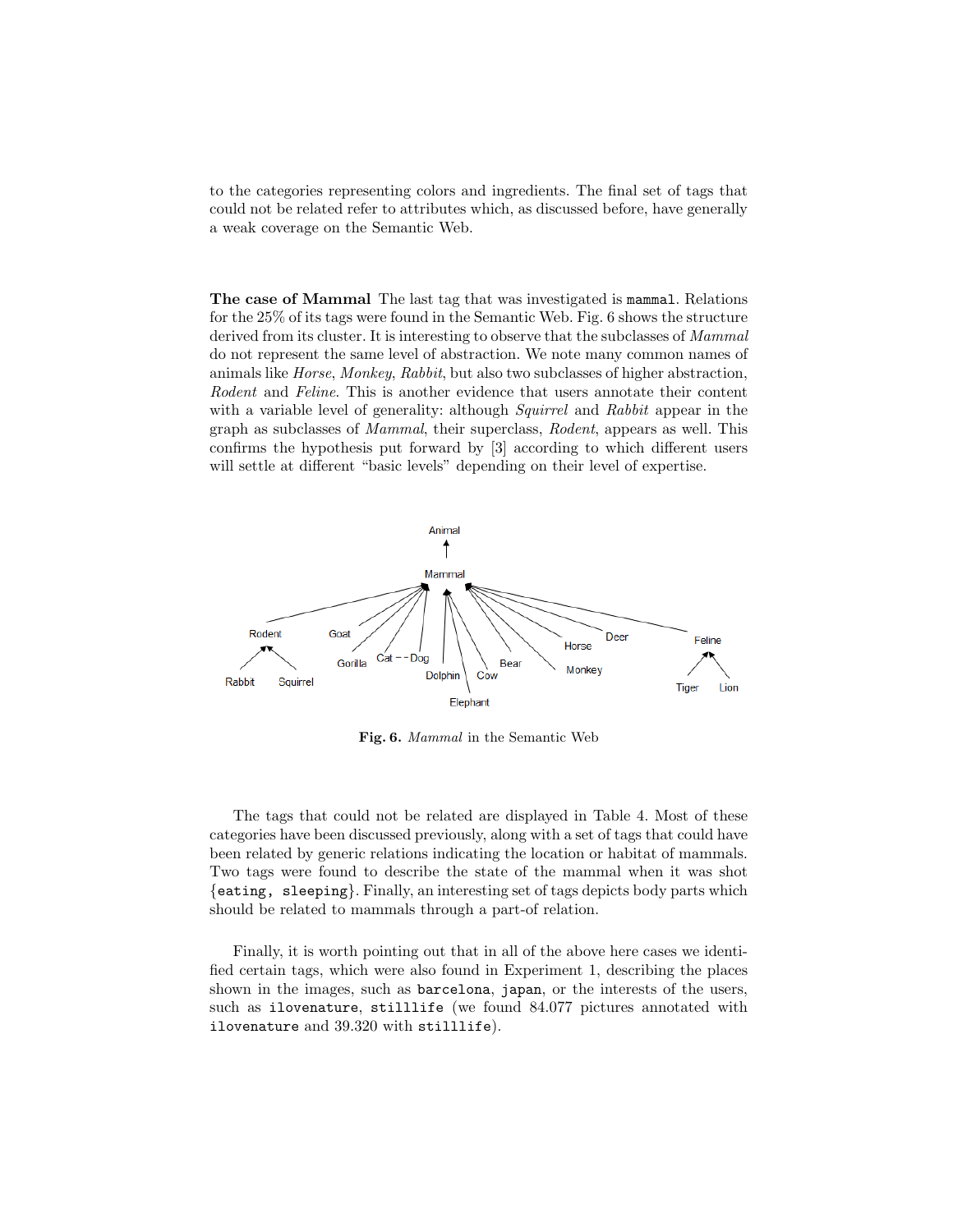| Type                      | Tags                                                                          |
|---------------------------|-------------------------------------------------------------------------------|
| Not covered by the SW     | $\{giraffe, seal, zebra\}$                                                    |
|                           | Generic relation (location) {zoo, nature, water, ocean, wild, farm, outdoors} |
| Generic relation (action) | $\{$ eating, sleeping $\}$                                                    |
| $Part-of$                 | $\{$ fur, whiskers, eyes, face, nose $\}$                                     |
| <b>Attributes</b>         | {cute, pet, funny, bunny}                                                     |
| Photo jargon              | $\{$ portrait, closeup, macro, canon $\}$                                     |

Table 4. mammal related tags that could not be connected semantically

#### 4 Conclusions and Future Work

As an answer to our main research question, which is to explore whether folksonomies can be automatically enriched by harvesting the Semantic Web, based on the results of the preliminary experiments presented above, we can already conclude that it is indeed possible to automate the semantic enrichment of folksonomy tag spaces by harvesting online ontologies. By using these ontologies, we were able to automatically obtain semantic relations between the tags of several clusters of related tags. An immediate goal of our future work is to apply our approach on folksonomies and evaluate it in terms of Information Retrieval performance values (recall and precision). As an answer to our second research question, which is to identify the inherent characteristics of folksonomies and the Semantic Web and how they should be approached, the experiments also yielded relevant observations about these characteristics which have an impact on folksonomy enrichment process:

1. Folksonomy Characteristics. Our experiments show that many folksonomy tags fall in specific categories that require special attention. First, by being dynamically updated by large masses of people, folksonomies reflect the newest terminology within several domains (novel terminology). Second, many folksonomy tags refer to specific instances (names of people, places, dates). Third, folksonomies contain tags representing words in a variety of languages (multilinguality). Fourth, some of the tags that are frequently used depend on the purpose of the folksonomy and usually describe the resource itself rather than its content (folksonomy jargon). Fifth, folksonomy tags often describe attributes of the content, for example, colors (especially in Flickr). Sixth, there are many concatenated tags which describe a large number of photographs and need to be exploited. Finally, a broad range of semantic relations can exist between tags, including subsumption, disjointness, meronymy and many generic relations (e.g., location).

2. Semantic Web Characteristics. The most important observation regarding the Semantic Web is that even if it is growing fast it still suffers from knowledge sparseness (i.e., it presents good coverage for certain topics, but very low coverage for others). Due to this limitation, we needed to restrict our experiments to domains that are well-covered (related to animals and food). Also,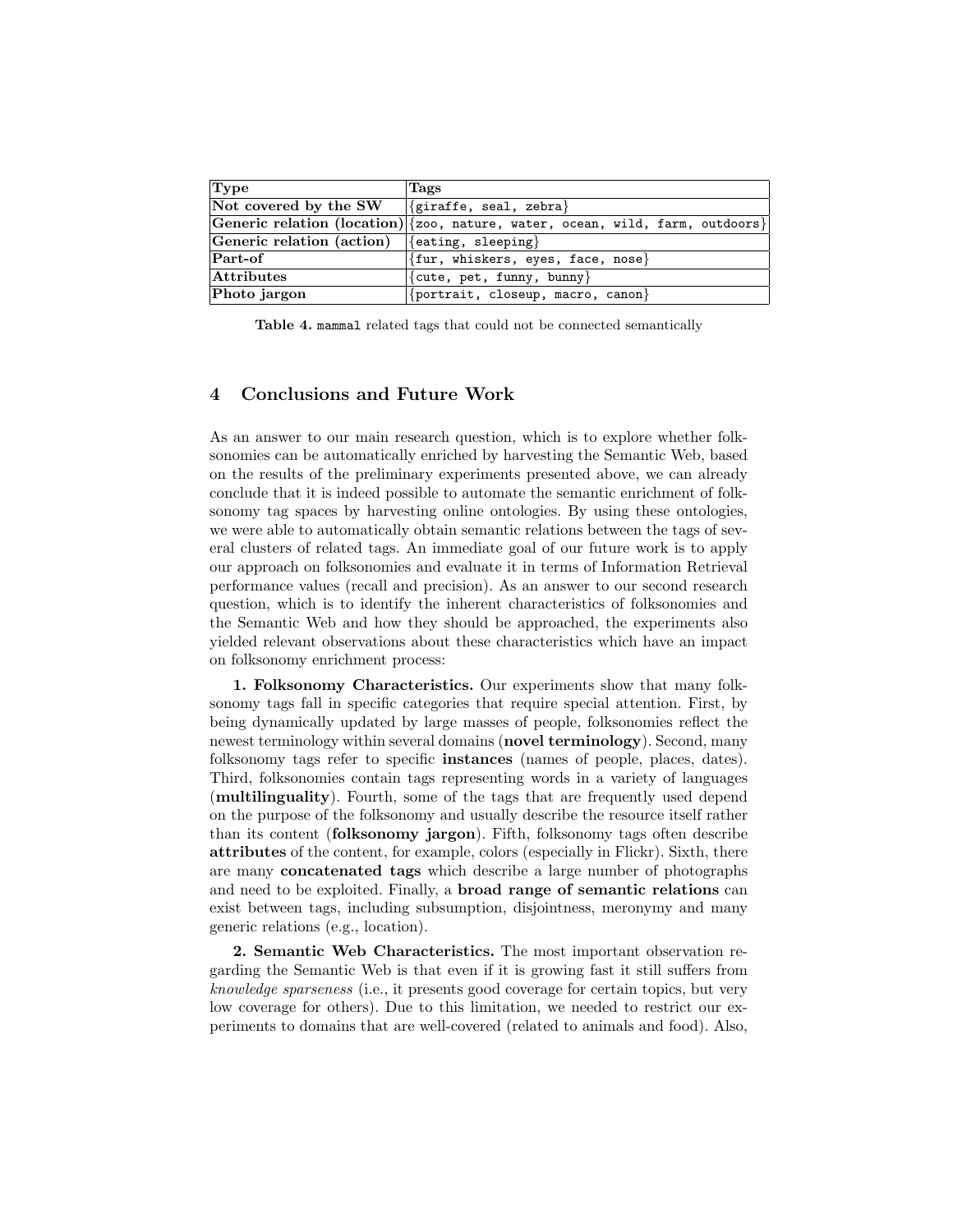some of the categories of tags that appear frequently in folksonomies are difficult to find in online ontologies. First, novel terminology that emerges from folksonomies is often missing from ontologies. Second, the majority of specific instances that appear in folksonomies cannot be found (e.g., aug2004) or are difficult to reliably map to ontology instances (e.g., monica). Place names are an exception to this. Third, few of the online ontologies contain multilingual labels, therefore tags in languages other than English are unlikely to be found in ontologies. Fourth, specific jargons, such as those related to photography are weakly covered as well. Fifth, online ontologies are rather **poor in describing** generic attributes such as color. One of the reason for this is that attributes are most often modeled as part of properties rather than concepts.

We are confident, however, that surpassing some of the current limitations is a matter of time as many of them will be solved as more ontologies will appear online. For example, the  $AGROVOC<sup>7</sup>$  ontology contains roughly 16000 concepts and their labels in 12 different languages. Making this single ontology available online will positively impact on the issue of anchoring multilingual tags. Nevertheless the appearance of more online ontologies can also be seen as a potential risk for this work as different ontologies reflect different views which often lead to contradictory bits of knowledge. Combining these bits may result in inconsistencies in the derived semantic structures. However, existing reasoning techniques can be used to filter out and eliminate possible inconsistencies.

Being aware of these characteristics help us to identify the current limitations of our software. Our software only implements a subset of the functionality envisioned for the enrichment algorithm. First, it is currently implemented on Swoogle'05 which lags behind in ontological content. Our final algorithm will be built on top of up-to-date semantic search engines [1]. Second, the anchoring mechanism is based on strict string matching and therefore needs to be extended to more flexible anchoring. Third, from the broad range of semantic relations that can exist between tags, our software only identifies subsumption and disjointness. Obviously, extensions are needed that can discover the other types of relations as well. Finally, note that we have only experimented with finding relations within a single ontology and excluded cases when knowledge can be derived by combining facts from multiple ontologies. Another important future work will be to implement this cross-ontology relation derivation.

The experimental work reported in this paper indicates that the proposed enrichment process has the potential to benefit both folksonomies and the Semantic Web, thus answering our third research question. On the one hand, even using a software with limited functionality we were able to derive *explicit* semantic relations between tags, thus going beyond existing methods that identify *implicitly* inter-related tags. We believe this could considerably enhance content retrieval in folksonomies. On the other hand, the differences between folksonomies and ontologies (such as novel terminologies emerging in several languages) can be used to evolve the Semantic Web. This valuable knowledge available in folksonomies could allow keeping online ontologies up to date, extending them with

<sup>7</sup> http://www.fao.org/agrovoc